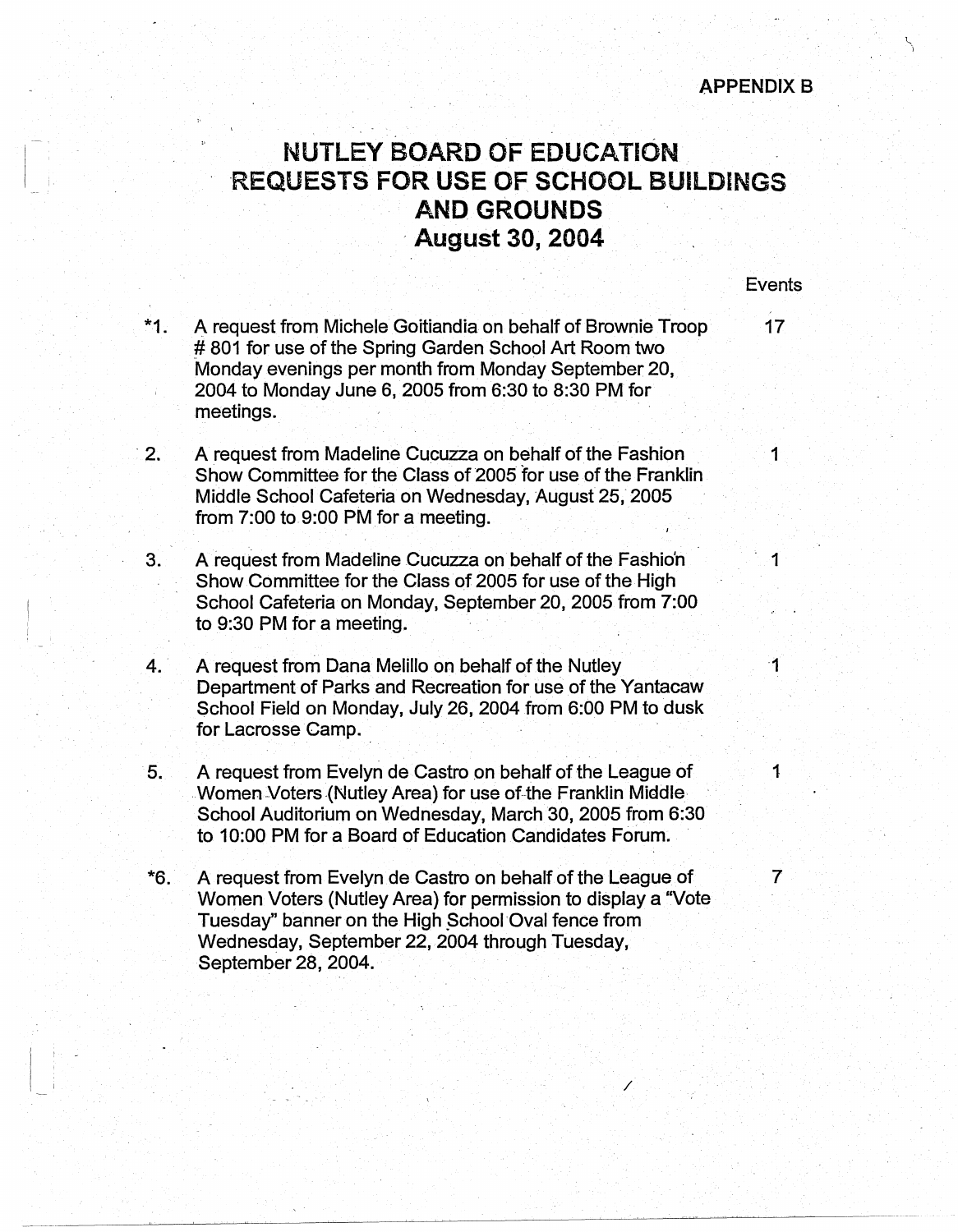- **\*7.** A request from Evelyn de Castro on behalf of the League of 7 Women Voters (Nutley Area} for permissioh to display a "Vote Tuesday" banner on the High School Oval fence from Wednesday, October 27, 2004 through Tuesday, November 2, 2004,
- **\*8.** A request from Evelyn de Castro on behalf of the League of 7 Women Voters (Nutley Area) for permission to display a "Vote Tuesday" banner on the High School Oval fence from Wednesday, April· 13, 2005 through Tuesday, April 19, 2005.
- 9. A request from Dr. Melanie Mitrano on behalf of the Vocal 11 1 Studio of Dr. Melanie Mitrano for use of the Yantacaw School Auditorium on Friday, October 8, 2004 from 6:00 to 9:30 PM for a vocal recital.
- \*10. A request from Linda Fodera on behalf of Girl Scout Troop # 17 95 for use of the Yantacaw School Art Room two evenings per month from Monday, October 4, 2004 through Monday, June 13, 2005 from 6:00 to 8:00 PM for meetings.
- **11.** A request from Robert Burke on behalf of the Nutley Crew 1 Boosters Association for use of the High School Cafeteria on Monday, October 18, 2004 from 7:30 to 9:00 PM for a meeting.
- **\*12.** A request from Lisa DeFabbi on behalf of the Lincoln School 11 PTO for use of the Lincoln School Teacher's Cafeteria approximately one evening per month from Tuesday, September 24, 2004 through Wednesday, June 8, 2005 from 7:00 to 9:30 PM for meetings and events.
- \*13. A request from Carmela Conte on behalf of the Nutley High 5 School PTO for use of the Nutley High School Teacher's Cafeteria on Wednesday, September 29, 2004, Wednesday, November 17, 2004 and Wednesday, March 16, 2005, and the Cafeteria on Wednesday, January 12, 2005 and Wednesday, May 11, 2005 from 7:00 to 9:00 PM for meetings.
- \*14. A request from Betsy Tiene on behalf of the Washington 8 School PTO for use of the Washington School Auditorium one Tuesday per month from Tuesday, September 14, 2004 to Tuesday, May 24, 2005 from 6:00 to 10:00 PM for PTO Executive Board and Regular Meetings.

*I* 

/